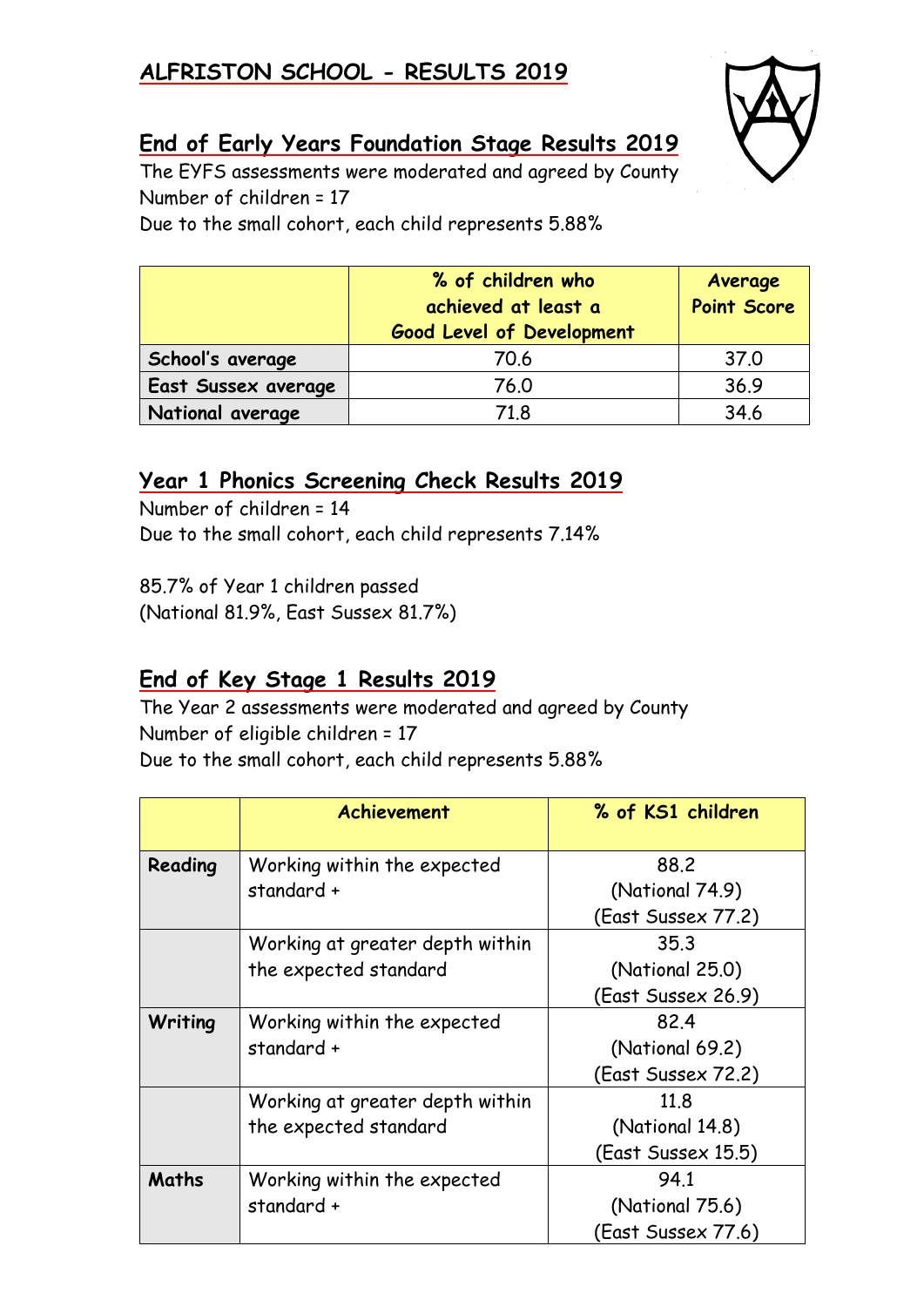|                 | Working at greater depth within | 17.6               |  |
|-----------------|---------------------------------|--------------------|--|
|                 | the expected standard           | (National 21.7)    |  |
|                 |                                 | (East Sussex 22.1) |  |
| <b>Science</b>  | Working within the expected     | 100                |  |
|                 | standard +<br>(National 82.3)   |                    |  |
|                 |                                 | (East Sussex 84.6) |  |
| <b>RWM</b>      | Working within the expected     | 82.4               |  |
| <b>Combined</b> | standard +                      | (National 64.9)    |  |
|                 |                                 | (East Sussex 67.7) |  |
|                 | Working at greater depth within | 11.8               |  |
|                 | the expected standard           | (National 11.2)    |  |
|                 |                                 | (East Sussex 11.6) |  |
| <b>RWMS</b>     | Working within the expected     | 82.4               |  |
| Combined        | standard +                      | (National 64.7)    |  |
|                 |                                 | (East Sussex 67.4) |  |

# **End of Key Stage 2 Results 2019**

Number of eligible children: 14 Each child present represents 7.14%

|                          | % of Year 6 children<br>Working within the | % of Year 6 children<br>Working at greater depth |  |
|--------------------------|--------------------------------------------|--------------------------------------------------|--|
|                          | expected standard +                        | within the expected                              |  |
|                          |                                            | standard                                         |  |
|                          |                                            |                                                  |  |
| <b>Reading Test</b>      | 71.4                                       | 35.7                                             |  |
|                          | (National 73.1)                            | (National 26.9)                                  |  |
|                          | (East Sussex 71.9)                         | (East Sussex 25.2)                               |  |
| Grammar,                 | 85.7                                       | 28.6                                             |  |
| <b>Punctuation &amp;</b> | (National 78.0)                            | (National 35.6)                                  |  |
| <b>Spelling Test</b>     | (East Sussex 72.3)                         | (East Sussex 26.9)                               |  |
| Writing                  | 85.7                                       | 28.6                                             |  |
| (Teacher assessed and    | (National 78.4)                            | (National 20.1)                                  |  |
| moderated and agreed     | (East Sussex 78.7)                         | (East Sussex 17.1)                               |  |
| across County)           |                                            |                                                  |  |
| <b>Maths Test</b>        | 85.7                                       | 14.3                                             |  |
|                          | (National 78.6)                            | (National 26.6)                                  |  |
|                          | (East Sussex 75.1)                         | (East Sussex 21.7)                               |  |
| Reading, Writing &       | 64.3                                       | 0.0                                              |  |
| <b>Maths combined</b>    | (National 64.7)                            | (National 10.5)                                  |  |
|                          | (East Sussex 62.4)                         | (East Sussex 8.2)                                |  |